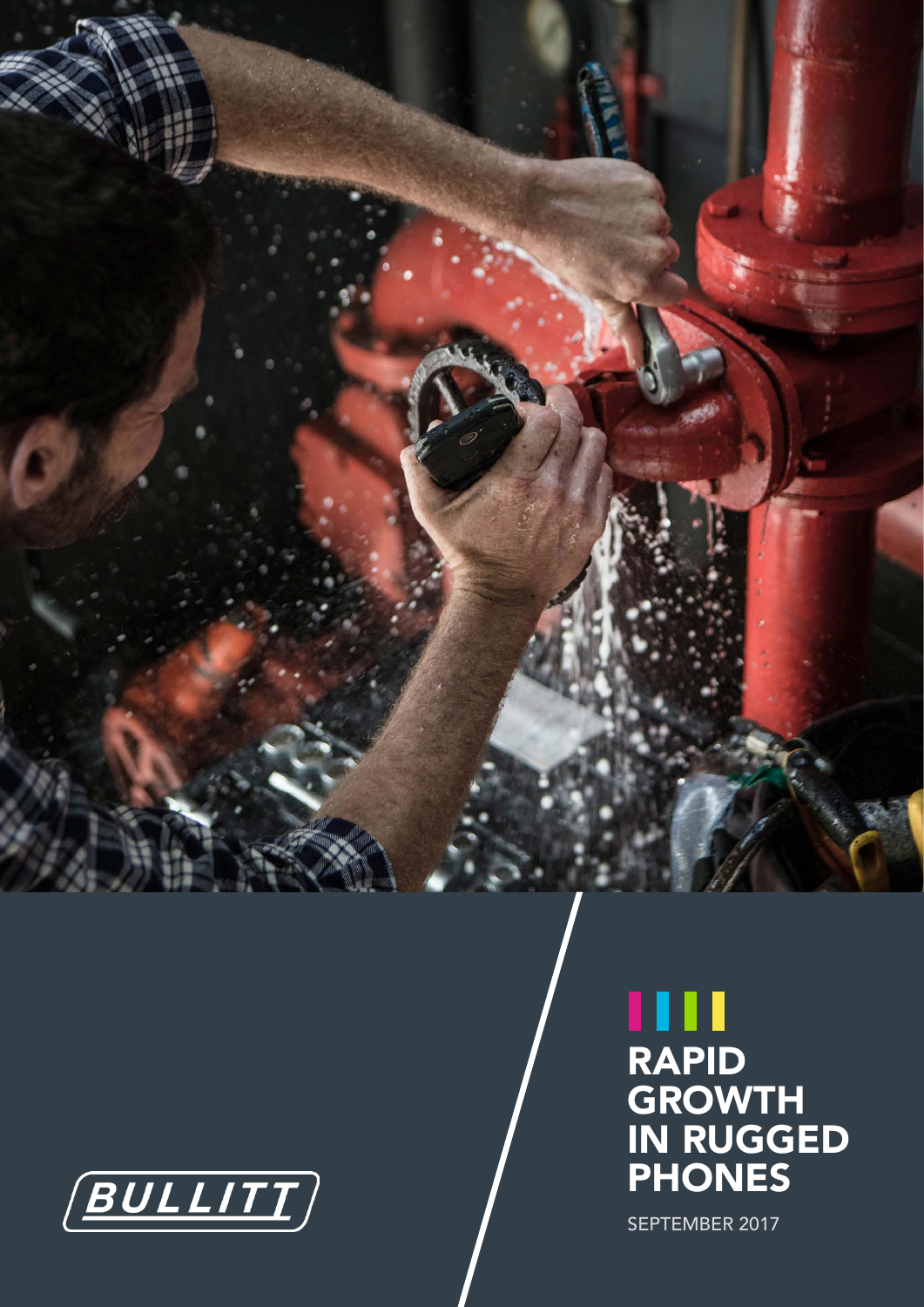BULLITT

# Rapid Growth in Rugged Phones

How the market for robust mobile devices is going from strength to strength

August 2017, Bullitt Group Research

#### 1. Market dynamics

Growth in the global smartphone market has slowed significantly in recent years, and is forecast at 6.8% year-on-year for 2017, taking shipments for the year to 1.6 billion units.1 Within this vast global market, numerous smaller niche segments exist, servicing the specific needs of their target customer groups with differentiated products.

#### Smartphone market year-on-year growth rates



Source: Strategy Analytics

One such niche – the rugged smartphone market – is growing rapidly, and is expected to see continued growth, substantially beyond the macro smartphone market trend.





Recent shipment volume estimates for the rugged smartphone market, by independent industry analyst firm CCS Insight, show that 17.7 million rugged smartphones shipped in 2016, globally. This is forecast to grow to 22.2 million units in 2017, representing a year-on-year increase of 25%. Continued year-on-year increases are forecast at a compound annual growth rate (CAGR) of 18.9% (2016-2021), with the market set to reach 54.5 million units by 2021.2

The market comprises devices clearly positioned as 'rugged', and incorporates two subcategories:

Consumer rugged smartphones: these devices are consumer-oriented and retain key characteristics of a conventional smartphone. But, they usually carry an ingress protection (IP) rating of 68, and are drop tested onto a hard surface from a minimum of 1.2 metres (4ft) – usually as part of support for the MIL-STD-810G standard. Vendors include Cat® phones, Kyocera, Samsung (Galaxy Active and Xcover), Evolveo, RugGear, Crosscall, MTT, and many others.

Ultra rugged smartphones: these devices are specifically designed for industrial use or to survive extreme rugged testing. They are usually considerably more expensive, and will often be engineered to be non-incendiary and Intrinsically Safe, making them suitable for use in hazardous environments. They may also incorporate specialised software or hardware features to support key line-of-business use cases in targeted industrial verticals. Vendors include Sonim, Motorola Solutions, and Bartec Pixavi among others.

<u> 1989 - Johann Barn, mars ann an t-Amhain Aonaich ann an t-Aonaich ann an t-Aonaich ann an t-Aonaich ann an t-</u>

<sup>&</sup>lt;sup>1</sup> Strategy Analytics, smartphone estimates and forecasts

<sup>&</sup>lt;sup>2</sup> CCS Insight, rugged smartphone estimates and forecasts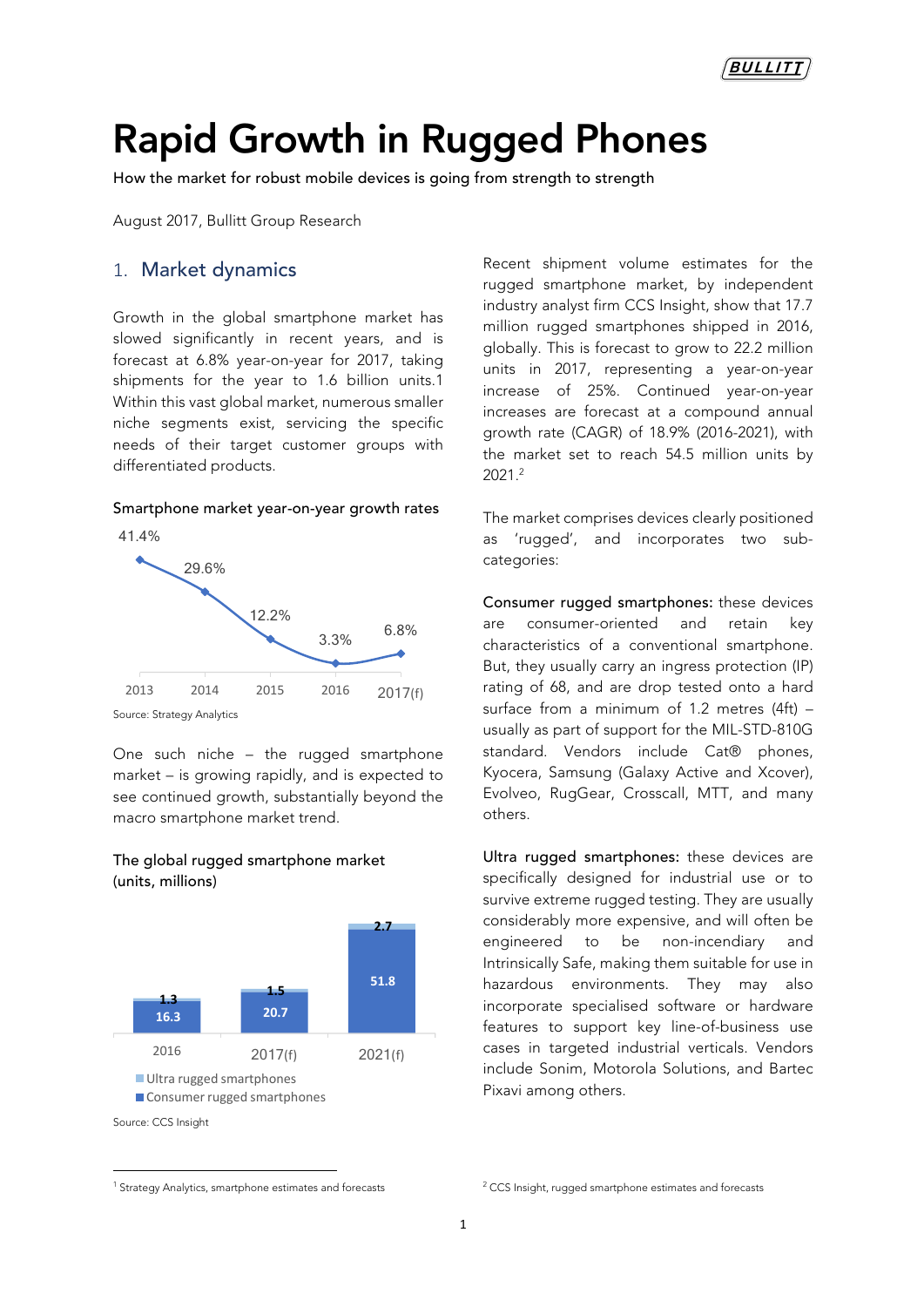Of these two segments, the largest by far is the consumer rugged market, which is set to more than double in volume terms over the next four years.

Behind this significant growth trajectory are a number of interlinked factors, explored in detail below:

# 2. Demand for fit-for-purpose products

Mass market devices have long been prone to accidental breakages. Too many consumers are being left inconvenienced and out of pocket by the failure of mobile products to withstand their use in everyday life and challenges for which they were not designed or intended. With aesthetics the core driver of flagship industrial designs, this issue is only set to become more acute. The fragility of screens is a particularly substantial problem, exacerbated by design trends towards edge-to-edge displays with minimised bezels, and curved glass. For many customers (about 60%)3 , this necessitates an immediate investment in an aftermarket protective case - a fact that counter intuitively obscures the highly prized sleek design of the product itself. Yet others require a product that is fit-for-purpose; built to survive the knocks, drops and scuffs that their mobile device endures day-to-day. Consumer rugged devices offer a compelling, more hard-wearing alternative for such customers.

Proportion of consumers that have damaged their mobile phone in the last 3 years in Western Europe



Source: Bullitt Group Research, with YouGov <u> 1989 - Johann Barn, mars ann an t-Amhain Aonaich ann an t-Aonaich ann an t-Aonaich ann an t-Aonaich ann an t-</u>

<sup>3</sup> Bullitt Group Research, Damage Report Survey with YouGov, 2017. 5,130 respondents across France, Germany and the United Kingdom. The level of mobile phone breakage was revealed clearly in a recent survey of 5,130 Western European consumers, which showed 34% of consumers - or one in three – had damaged their mobile phone in the last three years, in a manner that would ultimately require repair or early replacement.

23% said they had suffered a cracked display, 15% said their phone had suffered another significant type of physical damage, and 9% had sustained liquid damage to their phone – with some users reporting multiple incidents or types of damage. The numbers increase for users of high-end devices, with 45% and 36% of Apple and Samsung owners respectively having damaged their phones in the last three years. Similarly, for those working in industrial verticals (construction, agriculture, mining and quarrying, engineering and manufacturing), the proportion of consumers that report having damaged their phone jumps to 42%. 3

In light of the prevalence of mobile phone damage in the mass market, that growing numbers of customers are choosing to seek devices that are tougher and more fit for their purposes should not be surprising.

#### 3. Proposition relevance

Consumer rugged devices from leading vendors offer relevant features that enhance their suitability for use in many scenarios. Such features are rarely seen on mass market handsets. They include drop proofing, true water and dust proofing, high capacity batteries that are too large for many ultra-thin mid and highend smartphones, bright touch-screen displays readable in sunlight and optimised for outdoor use, with thick tempered glass protection and support for input with wet fingers or while wearing gloves.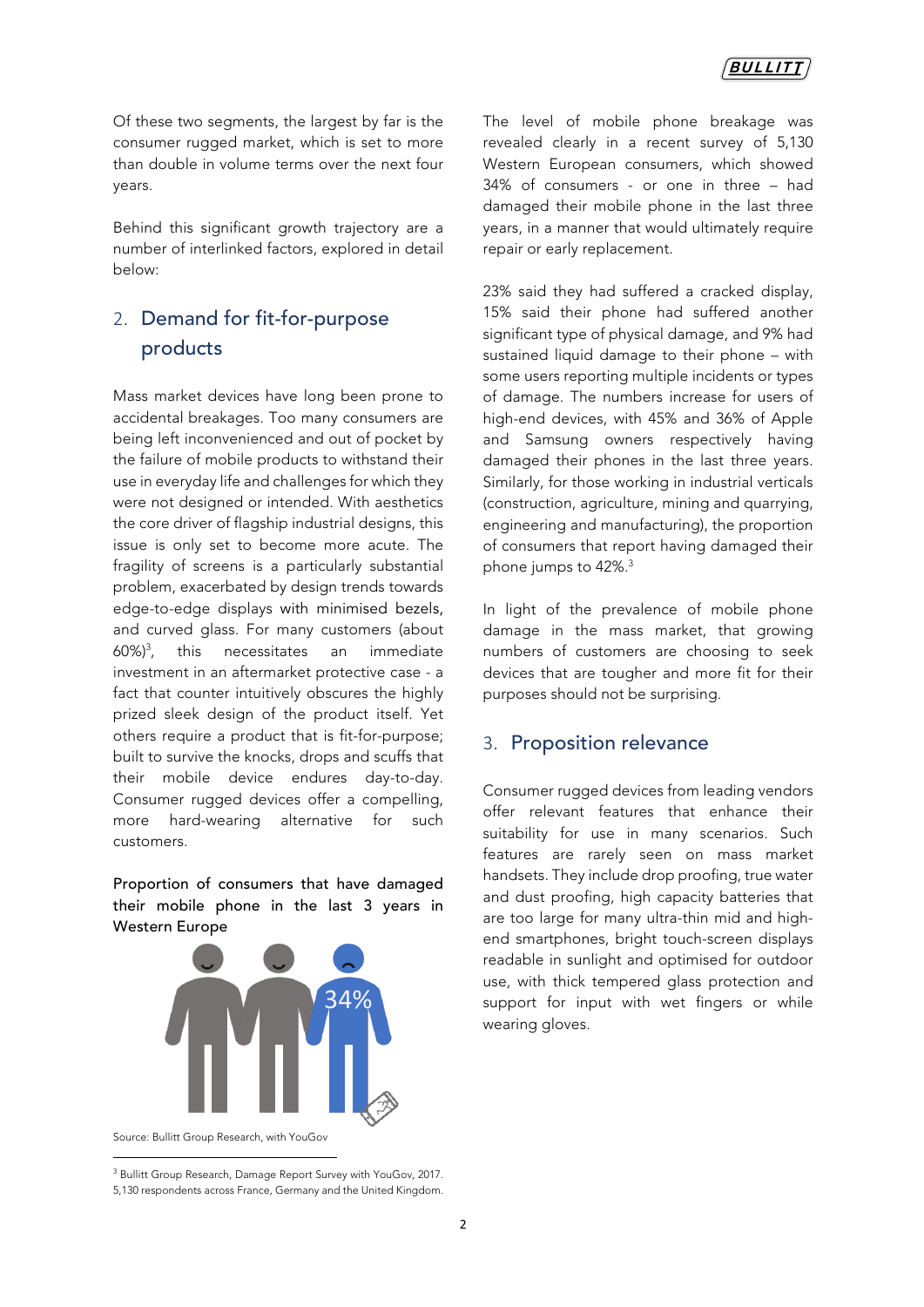## 4. Total cost of ownership (TCO)

Fundamentally, rugged devices are engineered and tested to be robust, and to break substantially less often, despite regularly being used in significantly more demanding and rough conditions. While rugged devices often command a premium in the market, due chiefly to the increased associated engineering costs, they can often deliver dramatic total cost of ownership (TCO) benefits to individuals and organisations. For instance, a single screen repair on an Apple iPhone costs between \$129 and \$149, while 'other damage' repairs can cost up to \$349 through Apple4 . Costs, though, extend beyond the monetary savings afforded by fewer device repairs or replacement bills, into the costs and resource requirements associated with the inconvenience of a mobile device being temporarily and unexpectedly unavailable.

An employee with a broken phone can easily find themselves unable to complete their job until it is replaced, or at least find themselves unable to work efficiently. Meanwhile, where the device has been deployed by a business, this will add to the workload of the IT manager or coordinator that must now arrange a repair or replacement, and perhaps provide and set up a temporary device for the employee. Dealing with isolated incidents would be a significant inconvenience, but the potential in some contexts for this to be a regular issue affecting multiple staff members constitutes a risk that some businesses are understandably eager to mitigate.

A small study recently found that within the enterprise space, field staff are 18% more productive with rugged devices, and deploying rugged devices can be "upwards of 40% more cost effective" than consumer devices, with mass market products proving a false economy in many circumstances due to hardware failure rates.<sup>5</sup>

Where cost conscious individuals and organisations reflect on TCO, rugged smartphones will often prove more economically prudent.

#### 5. The consumerisation of rugged

Across information and communication technology markets, consumerisation has been evolving buying trends within the enterprise space for years now. In mobility, corporate device deployments today routinely involve rollouts of mass market consumer-oriented products that either include sufficient enterprise required features, or are adapted and secured via Enterprise Mobility Management (EMM) or Mobile Device Management (MDM) aftermarket software solutions.

In the rugged segment of the market, enterprise-grade ultra-rugged smartphones have been available for many years. However, the use of premium materials, the inclusion of enterprise-grade security and other software features, and the incorporation of sometimes redundant elements (e.g. barcode scanners, Intrinsically Safe certifications, etc.), render these products prohibitively expensive for many businesses that nonetheless require tough, robust devices. In this context, a growing number of businesses are opting to purchase higher quantities of more affordable consumer rugged devices that fulfil their basic requirements, rather than specifically enterprisegrade products with superfluous capabilities.

## 6. Bring Your Own Device (BYOD)

The opportunity for rugged devices to serve professional customers in tough working environments is not constrained by the pace of enterprise roll-outs either. 75% of Cat phone customers are motivated to purchase their rugged smartphone, at least partially, by the environment in which they work. Consumer rugged smartphones, sold through consumerfacing channels, are finding their way into business, from micro and small organisations to large multinationals, as 'personal liable' or

<u> 1989 - Johann Barn, mars ann an t-Amhain Aonaich ann an t-Aonaich ann an t-Aonaich ann an t-Aonaich ann an t-</u>

<sup>4</sup> Apple.com support pages

<sup>5</sup> Rocket Consulting, 'Why it pays to go rugged. Investigating the total cost of ownership for hand-held devices,' posted online, July 2017.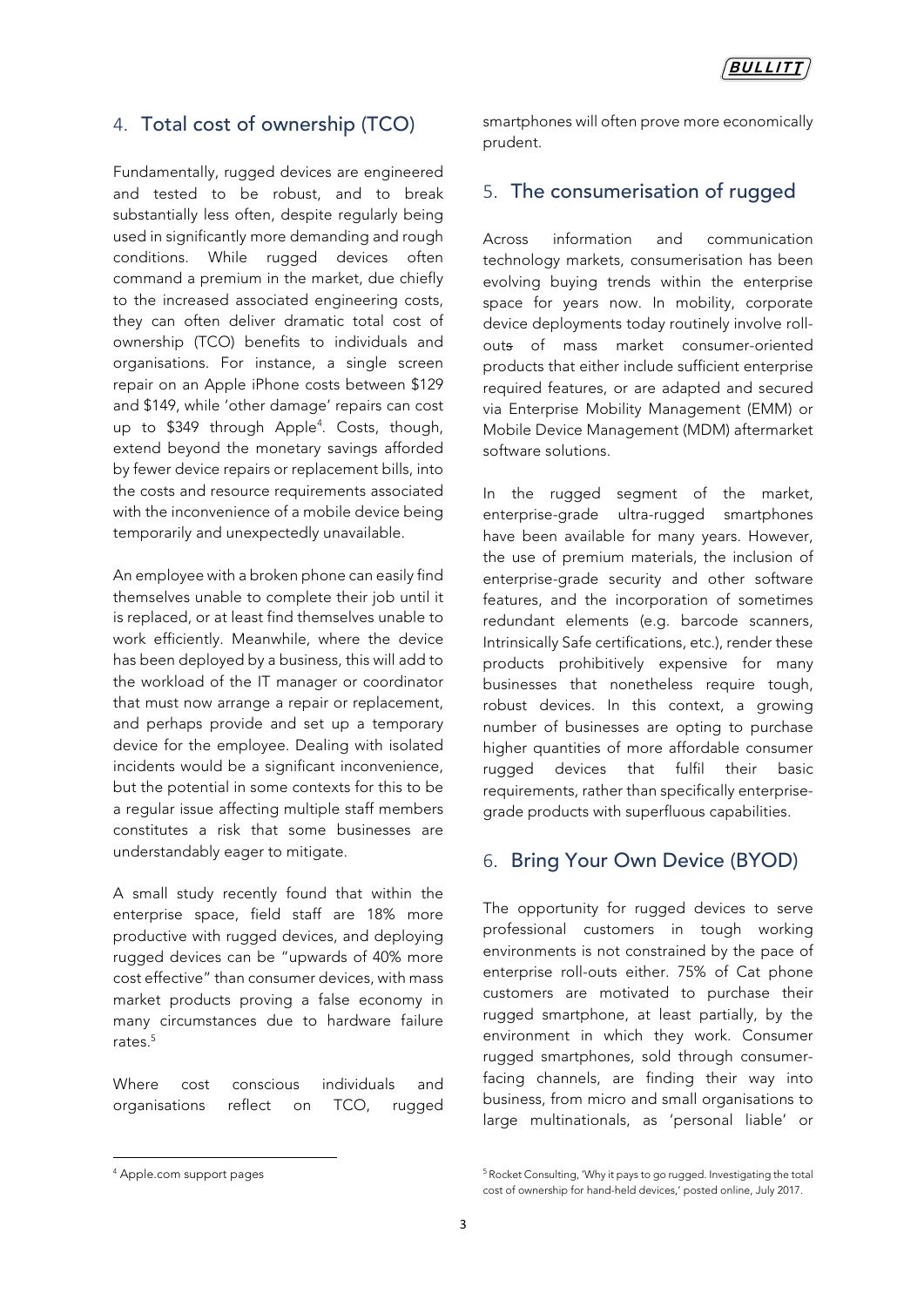BYOD devices. The BYOD trend, across mobility, sees employees purchasing their own choice of handset, with the expectation that they will be able to use its features for (or, at least, at) work. More people working in environments that are tough on phones, such as construction where phone breakages are common, faced with the personal decision of what mobile device to invest in, are now considering products that are designed to withstand rougher treatment. Concern for the longevity of expensive personally owned devices is unsurprisingly a clear purchase motivator for consumer rugged smartphones.

#### 7. Fading compromise

The consumer rugged smartphone of five years ago was a very different, far less sophisticated product. Vendors and ODMs would typically take a pre-existing device and essentially wrap it in rubber and plastic materials to act as bumpers, ruggedizing and protecting the handset against drops and water damage. However, the devices this process yielded were necessarily bulky, inelegant, and were rarely based on sufficiently new or high-performance products to begin with, ensuring rugged smartphones were perceived as heavily compromised in terms of design, features and performance.

But the current generation of consumer rugged smartphones, at least from leading vendors in the space, deliver uncompromised smartphone capabilities. They often run the latest version of Android, boast mass market-level specs, and are engineered from scratch to ensure superior ruggedisation in dramatically sleeker, more attractive forms. Today's industrial designs incorporate premium material finishes, and are no longer thick and bulky - often no larger than an equivalent mass market handset in a case that offers significantly inferior protection.

#### 8. Innovation

While there is arguably limited, genuine feature innovation currently coming to market in mass market devices, the narrower customer focus of the rugged segment means that vendors can invest in delivering new or improved features, relevant to large swathes of their target users. The integration of a thermal imaging camera into the Cat S60 smartphone is one such example. Thermal imaging has many potential use cases, but nowhere more so than within core target customer sectors for rugged devices, such as construction, agriculture, security, and emergency response. Offering relevant new features and appropriate product convergence is an approach that will continue to entice new customers to rugged products.

## 9. Channel evolution

With mobile operator or carrier subsidies disappearing across North America and Western Europe particularly, the number of consumers taking up SIM-only contracts is rapidly increasing, freeing up consumers to seek the best deals on their next smartphone purchase. For many customers in these markets, default behaviour dictates that their first port of call for device upgrades will be their current carrier, but significant numbers are beginning to shop around and go further afield in search of the best handset deal, divorced from a tariff bundle. This development is having several effects. Online and independent retail channels are steadily growing in importance as the 'open market' in traditionally carrier-dominated countries, grows – collectively, online channels currently account for just below half of rugged device sales. <sup>5</sup> In these environments, consumer rugged smartphones have a good chance to compete, highlighting clear key selling points against indistinct mass market competitors.

Meanwhile, some carriers are looking to offer greater variety and differentiation within streamlined portfolios. Where they serve appropriate customer bases, consumer rugged smartphones are winning slots with carriers as product propositions that a large subset of consumers want on offer.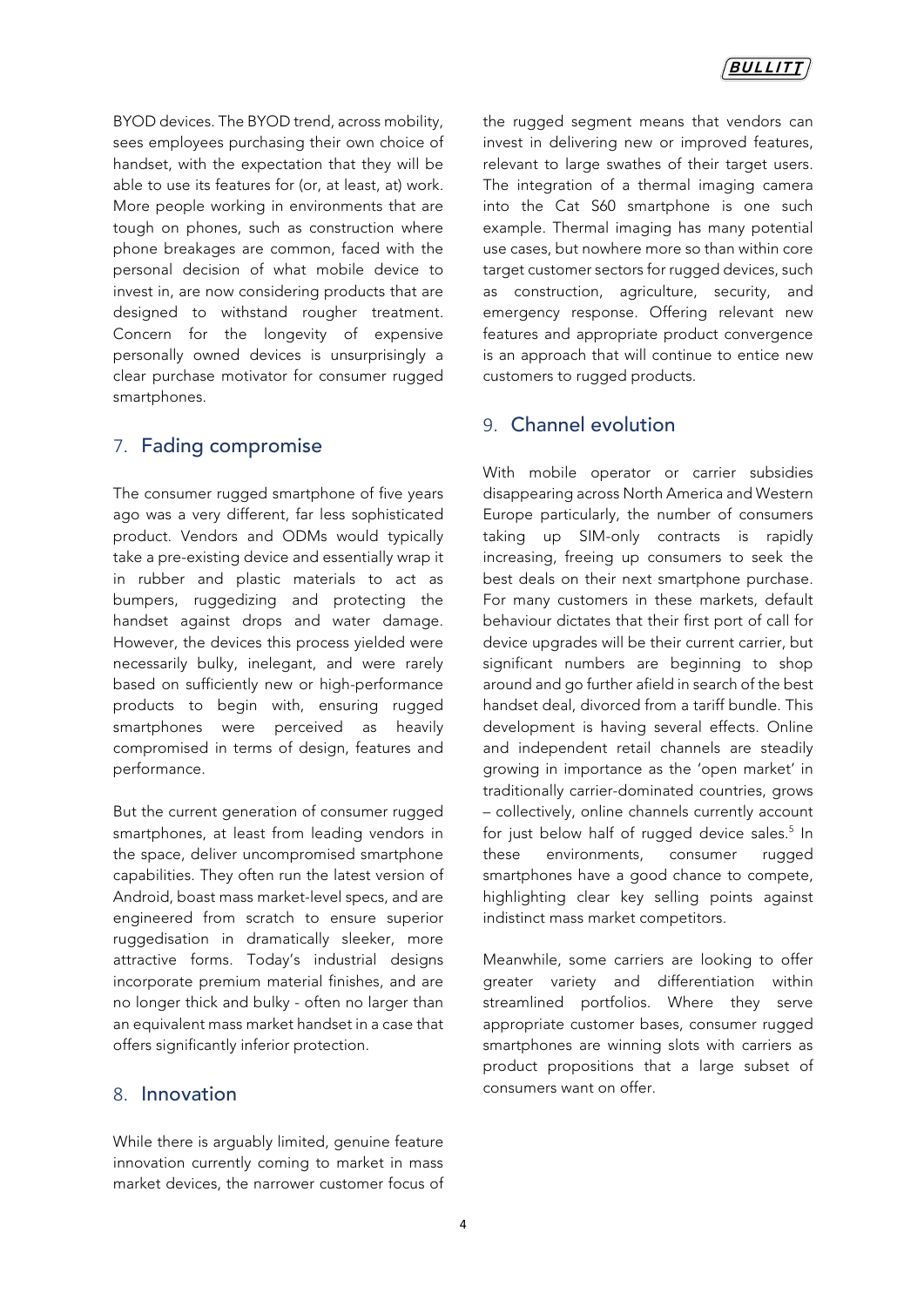#### 10.Achieving success

Understanding the market dynamics, outlined above, is critical to the success of rugged device vendors. But it is also critical to understand the requirements, needs and preferences of customers that purchase rugged devices.

From a recent survey of over 21,000 of Cat phones rugged smartphone customers worldwide, Bullitt Group reached a series of conclusions relating to the features most valued by users.<sup>5</sup>

#### Top six essential features for rugged smartphone users



 $\blacksquare$  Essential – I would not purchase a new phone without this

Source: Bullitt Group Research

Most notably, four of the top six features deemed to be 'essential' by rugged smartphone users relate to core rugged credentials. Recognising this, and continuing to enhance the fundamental robustness of rugged devices is critical for end users.

Also critical is battery life and performance. While disappointing battery life is often a complaint of mass market products, the need for extended battery performance is all the more important for rugged device users who are more likely to find themselves working outside or on construction sites where charging points are unavailable, or engaged in recreational outdoor activities away from immediate power sources. Larger batteries and more effective power management are important for rugged device customers.

<sup>6</sup> Bullitt Group Research, Rugged Smartphone User Survey 2017. 21,689 respondents.

<u> 1989 - Johann Barn, mars eta bainar eta industrial eta baina eta baina eta baina eta baina eta baina eta bain</u>

Display readability in bright sunlight was also flagged as an essential feature. Support for wet finger and gloved finger touch-screen input also feature prominently in the list, as did features such as loud audio for noisy environments. Again, the prevalence of workers from outdoor industries, and of outdoor activity participants among rugged device users underscores the importance of relevant feature optimisation.<sup>6</sup>

Notably, just 19% rated a thin, sleek design as essential, compared to 48% that required a phone that looks tough and rugged, highlighting that rugged smartphone customers have needs and priorities at odds with those of mass market flagship smartphone vendors. It also implies a level of consumer realism and acceptance that ruggedness and large capacity batteries prohibit ultra-sleek industrial designs.

Other findings included a clear indication that apps are of increasing importance for users seeking to make the most out of their devices. In common with the mass market, social media apps remain highly popular among rugged device users. Gaming, though, is far less widely used. Significantly, many users noted that they are regularly using apps aligned to the work context or recreational activities that prompted them to choose a rugged device. Apps addressing construction, facilities management, electrical and plumbing, and agriculture, as well as hiking, mountain biking, sailing, and home improvement, all showed up among the list of users' valued apps.

#### Rugged phones as primary devices



Source: Bullitt Group Research

Contrary to some misplaced conceptions, consumer rugged smartphones are rarely being purchased as companion or secondary devices.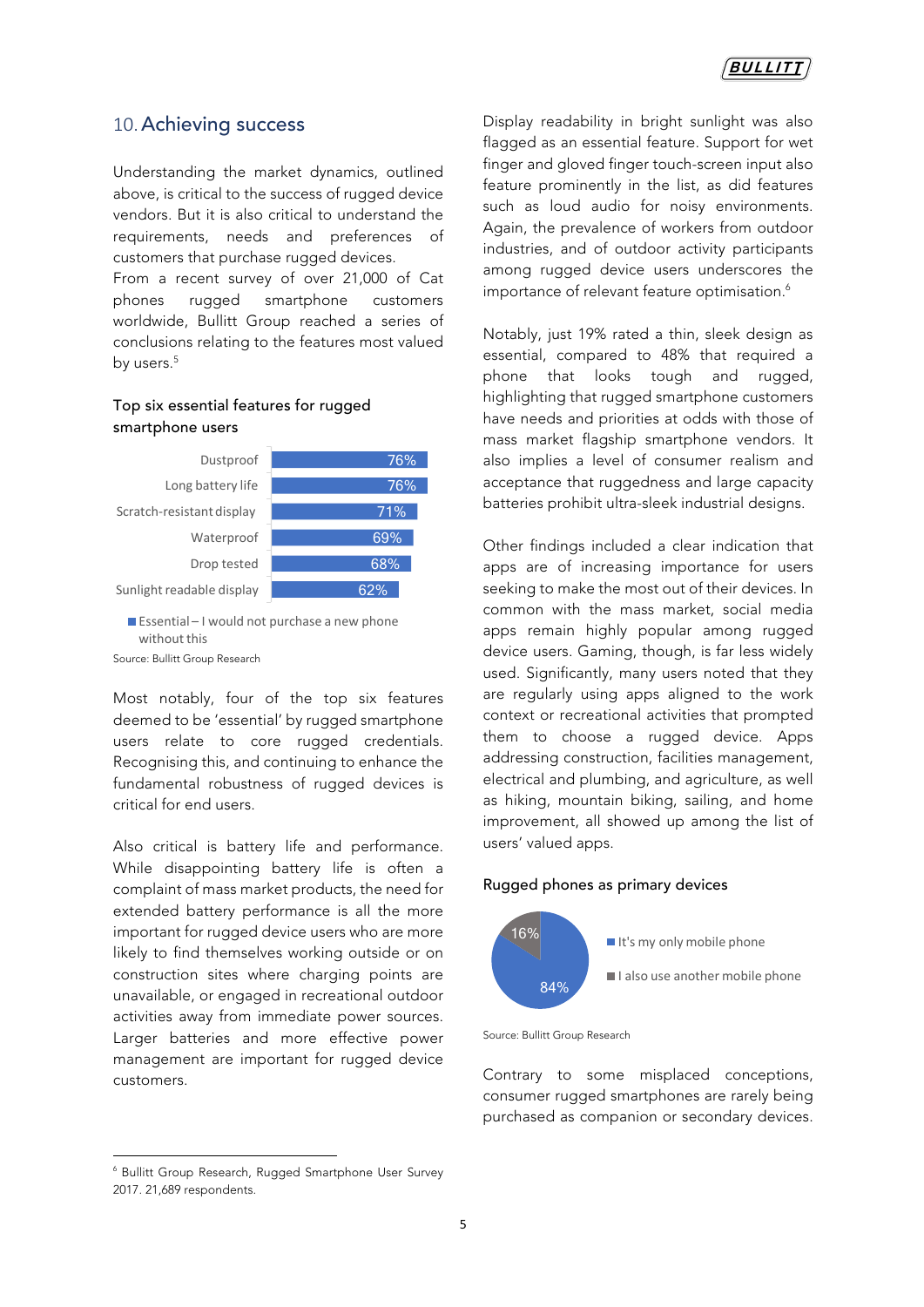84% of customers use their rugged device as their sole smartphone, with the remainder split quite evenly between those with another device for work, and those with another device for leisure. These are important products for end consumers and ensuring that they deliver high quality, innovative, uncompromised experiences is all the more critical in this context.

# 11. Case study: Cat phones positioned for growth

Understanding the market dynamics, outlined above, is critical to the success of rugged device vendors in this space. Cat phones, produced by Bullitt Group Ltd. under global license from Caterpillar Inc., are strongly positioned to help drive growth in the rugged device market, with a clear portfolio addressing varying price points and feature requirements with truly differentiated offerings, showcasing genuine, relevant feature innovation. Caterpillar (Cat) is also the  $82^{\text{nd}}$  most valuable brand in the world<sup>7</sup>, with excellent brand awareness globally and an unparalleled association with toughness and ruggedness.

Cat phones are distributed and available in over 60 countries around the world, via a broad and diversifying range of channels, spanning carriers, retailers and resellers, and first and third party online outlets.

The multi-award-winning Cat S60 smartphone, launched in 2016, combines flagship innovation with market-leading rugged credentials. Besides, beyond-MIL-Spec hardware, rigorous repeated drop testing onto concrete from 1.8 metres (6ft), an IP68 ingress protection rating, thick Corning® Gorilla® glass screen protection, and an aluminium edged reinforced industrial design, it is the world's most waterproof smartphone, able to survive while submerged in water up to 5 metres (16.4ft) deep for as long as an hour. But it also boasts being the world's first ever smartphone with an integrated thermal imaging camera, leveraging technology from market-leading thermal imaging provider, FLIR Systems. Thermal imaging is a unique feature with myriad use cases that has proved highly relevant and useful to a large numbers of Cat phones' target customers.

Thermal imaging use cases for rugged device target customers, include:

- Construction/home improvement: checking the effective installation of insulation, checking the temperature of materials.
- Electricians: looking for overloaded fuses or overheating appliances, or using imagery of faults to communicate the issue and resolution to customers.
- Plumbers: finding damp from leaking pipes behind drywalls, checking underfloor heating.
- Agriculture: checking crop growing conditions, checking the temperature of stored grain, finding livestock in the dark, checking animal limbs for abnormalities.
- Emergency response: seeing through smoke, finding or spotting missing or injured people, revealing vehicle occupancy at the scene of an accident, locating a person overboard in maritime contexts.
- Security: seeing in the dark.
- Vehicle repair: checking for signs of overheating or rubbing parts, or using imagery of faults to communicate the issue and resolution to customers. [continued on next page]
- Domestic: home improvement, locating pets in the dark, spotting pests, checking barbeque temperatures and propane tank levels.
- Outdoor: seeing in the dark, checking fires or barbeques are properly out, checking campsites for animals, hunting, locating a person overboard in maritime contexts.

The Cat S60 remains the premium, flagship device in the Cat phones range, and is now

<u> 1989 - Johann Barn, mars ann an t-Amhain Aonaich ann an t-Aonaich ann an t-Aonaich ann an t-Aonaich ann an t-</u>

<sup>7</sup> Interbrand, Best Global Brands 2016 Rankings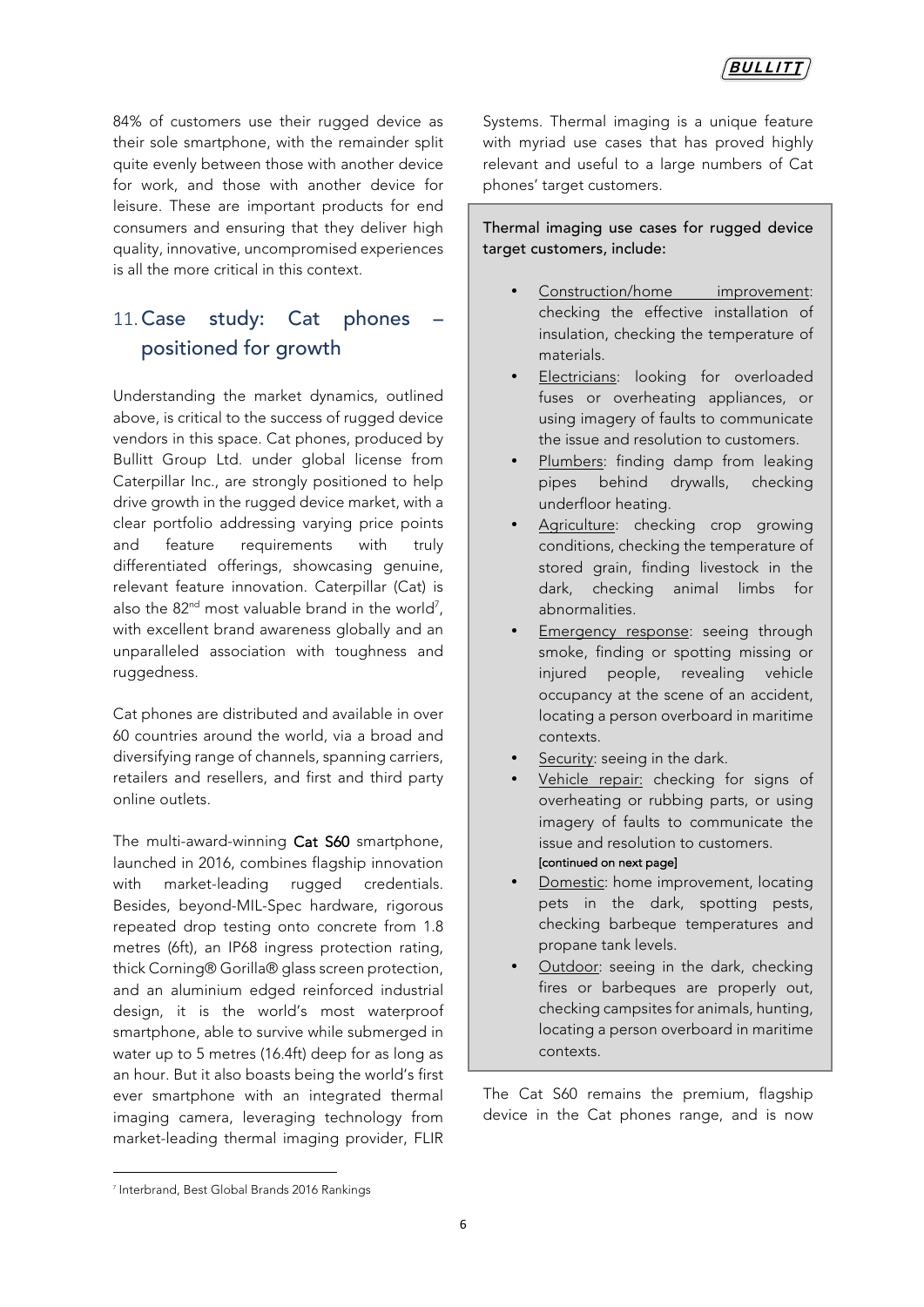joined by two updated mid-tier devices, the Cat S31 and Cat S41.

Common across the portfolio are Cat phones' core rugged specs and key features:

#### Core rugged specs

- Repeated 1.8 metre (6ft) drop testing onto concrete
- Beyond MIL-STD-810G compliance
- IP68 ingress protection rating
- Corning<sup>®</sup> Gorilla<sup>®</sup> glass screen protection

#### Key features

- Large capacity batteries
- Bright displays, optimised for outdoor use
- Support for wet finger and gloved finger input
- Loud audio for noisy environments
- Curated app recommendations for rugged device users

As the baseline product in the smartphone range, the Cat S31 combines these leading, hard-wearing rugged specs into an uncompromised package for budget conscious consumers, and offers all of these crucial features, including a large 4000mAh battery and bright HD capacitive display, in a tough and robust product.

The Cat S41 adds more powerful smartphone specs - including a faster processor, more memory, and a higher resolution display - and zeroes in on users' frustration with battery performance, offering a huge, 5000mAh battery. It also offers a Battery Share function, allowing users to charge other devices or accessories, and allowing them to set a reserve battery level, ensuring their Cat S41 will keep running – even when it's acting as a powerbank for friends or colleagues. It's a relevant, research-backed feature that will undoubtedly prove highly popular with future Cat phone owners.<sup>8</sup>

Each of these devices launches on the latest available version of Android, currently Nougat, and includes an app curation and discovery portal called App Toolbox. This portal showcases a select, handpicked range of apps together with other content that is presented to help users make the most of their devices with software that they might otherwise struggle to find. There are App Toolbox categories for Construction, Farming, and Outdoor activities, among others, which allow users to discover, install, and benefit from, the rich but often hidden depths of content available to the Android ecosystem.

With a strong portfolio and relevant features, focused on the things that matter most to end customers, Cat phones is well positioned to capitalise on the appetite and growing demand for robust, fit for purpose, consumer rugged products.

## 12.Key takeaways

- The rugged market is growing, and forecast to see a CAGR of 18.9% from 2016 to 2021.
- 22.2 million rugged smartphones are forecast to ship in 2017.
- 1 in 3 consumers in Western Europe have broken a mobile phone in the last three years.
- There's a sizeable niche market of consumers that want mobile devices that are tougher, and fit for their purposes.
- The availability of cheaper, uncompromised consumer rugged smartphones is attracting investment from businesses that need robust devices with lower hardware failure rates.
- Simultaneously, the BYOD trend is benefitting rugged smartphone vendors, as employees in industry sectors where mobile phones frequently get damaged look to invest in fit-forpurpose products.
- Feature relevance and investment in useful innovation, tailored to the needs and pain points of target customers, is

<sup>&</sup>lt;u> 1989 - Johann Barn, mars ann an t-Amhain an t-Amhain an t-Amhain an t-Amhain an t-Amhain an t-Amhain an t-Amh</u> <sup>8</sup> See catphones.com for more information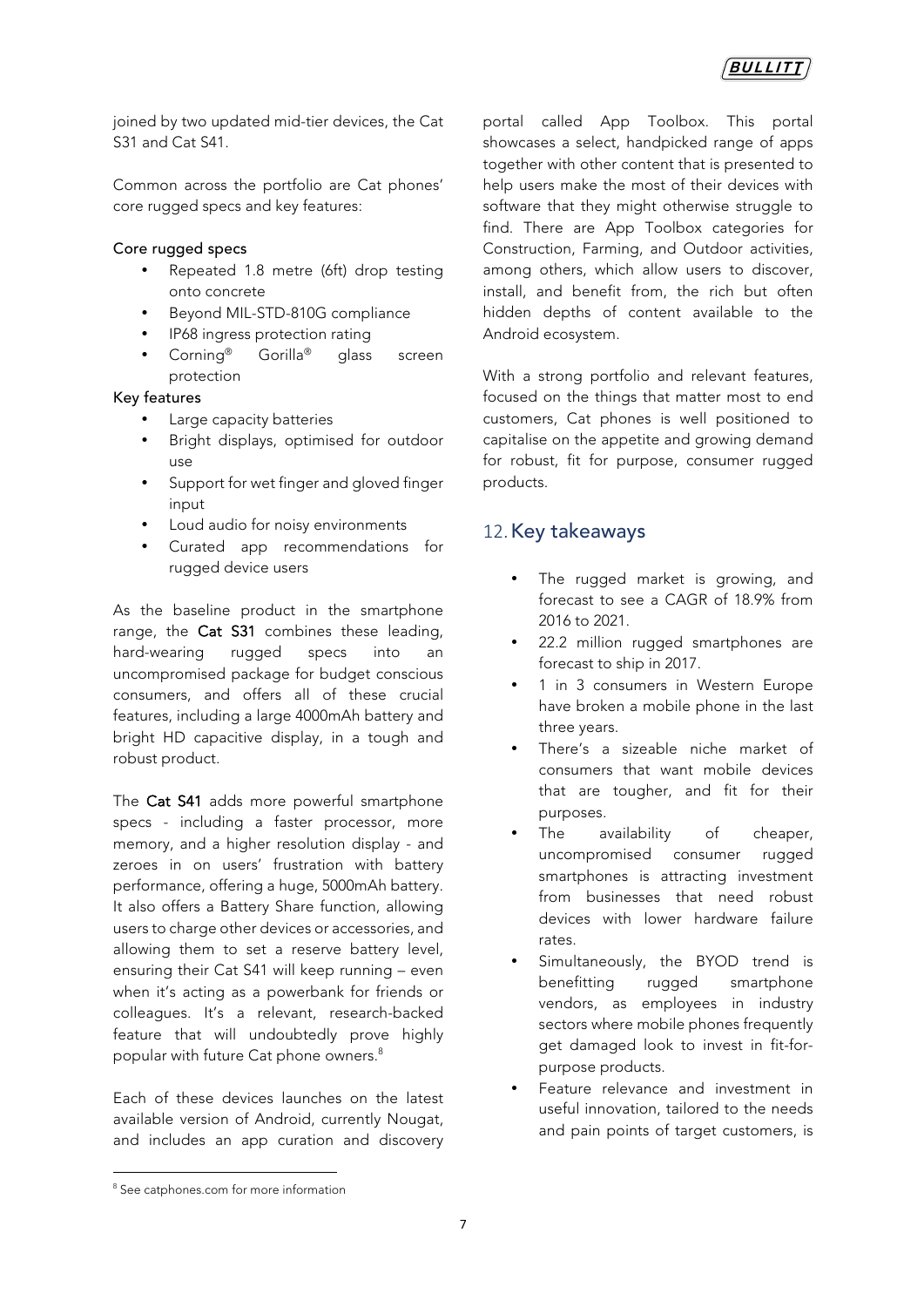

important for vendors to be successful and differentiate.

- Rugged smartphone customers truly value the rugged credentials of the products they purchase, over and above sleek designs.
- Large batteries, bright versatile touch screen displays, and loud audio for noisy environments are also among
- As a leading vendor in the space, Cat phones is well placed for growth, with a great brand, global distribution, and a portfolio of products that provides choice, differentiation, and genuinely relevant innovation for target